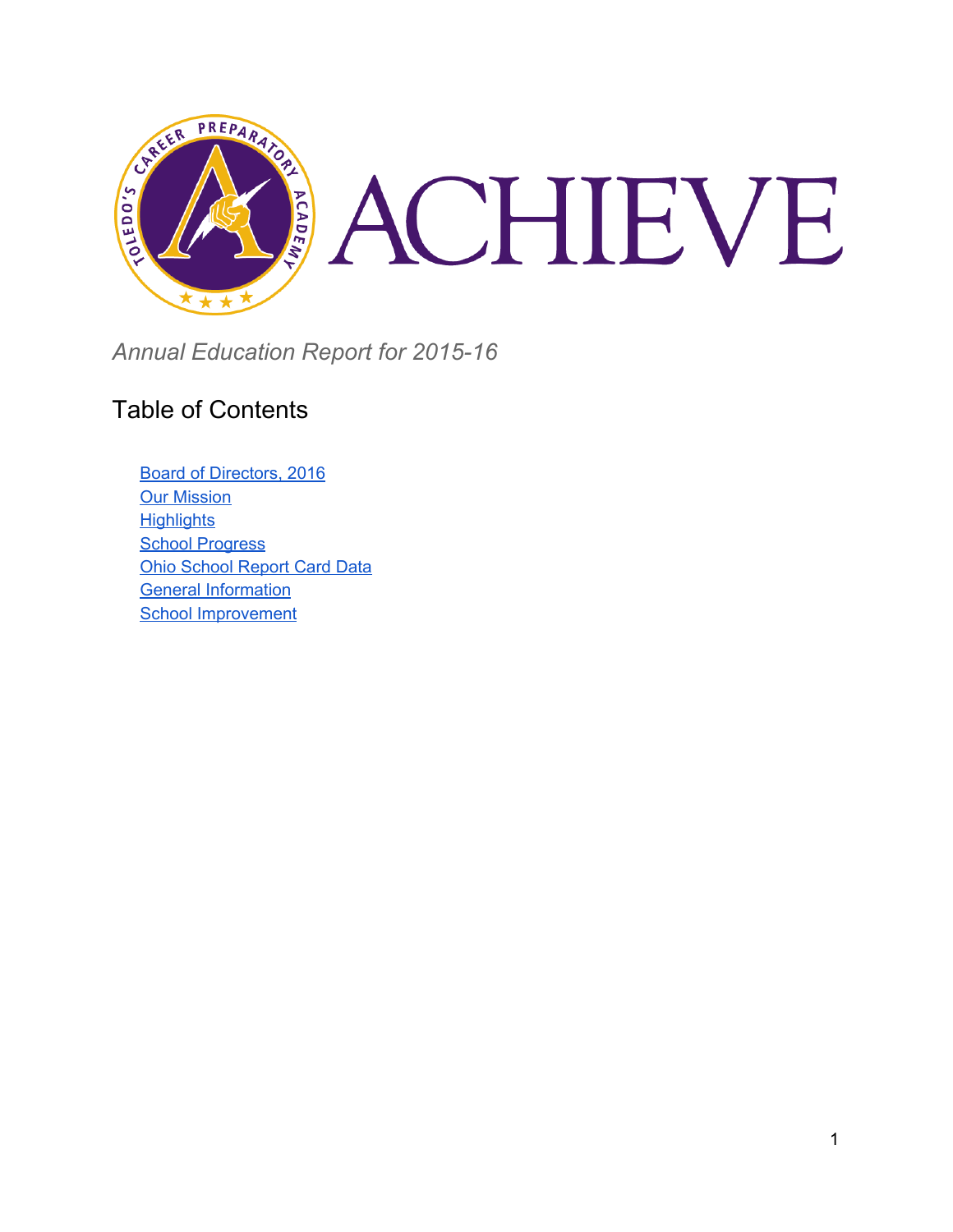## <span id="page-1-0"></span>Board of Directors, 2016

Charles Allen, president Marjory Curry, vice president Ed Blankenship, treasurer Rachel Rodriguez, secretary Crystal Harris, member

Sponsored by the Buckeye Community Hope Foundation Managed by The Leona Group, LLC

Achieve Career Preparatory Academy is the Toledo-area's first career preparatory high school option. Achieve Career Preparatory Academy is a tuition-free public dropout-recovery charter school.

#### <span id="page-1-1"></span>Our Mission

Achieve Career Preparatory Academy demonstrates the power of an education built on achievement, caring and respect to transform the lives of children.

We implement our mission by engaging in:

- Ongoing school improvement
- Title I school-wide planning
- Creating and maintaining a safe and welcoming culture of learning
- High quality instructional leadership
- Collection and use of data that support high levels of academic achievement
- Research-based professional development that is aligned to the school improvement plan
- High quality teaching and learning
- Effective and innovative strategies which meet the educational needs of all students

## <span id="page-1-2"></span>**Highlights**

- Launched Advisory Groups
- Increased student motivation using PBIS program
- Launched the "Achieve App" for students and parents
- Participated in the Charter School Athletic League
- Strong SIM and Fusion programs for reading and comprehension strategies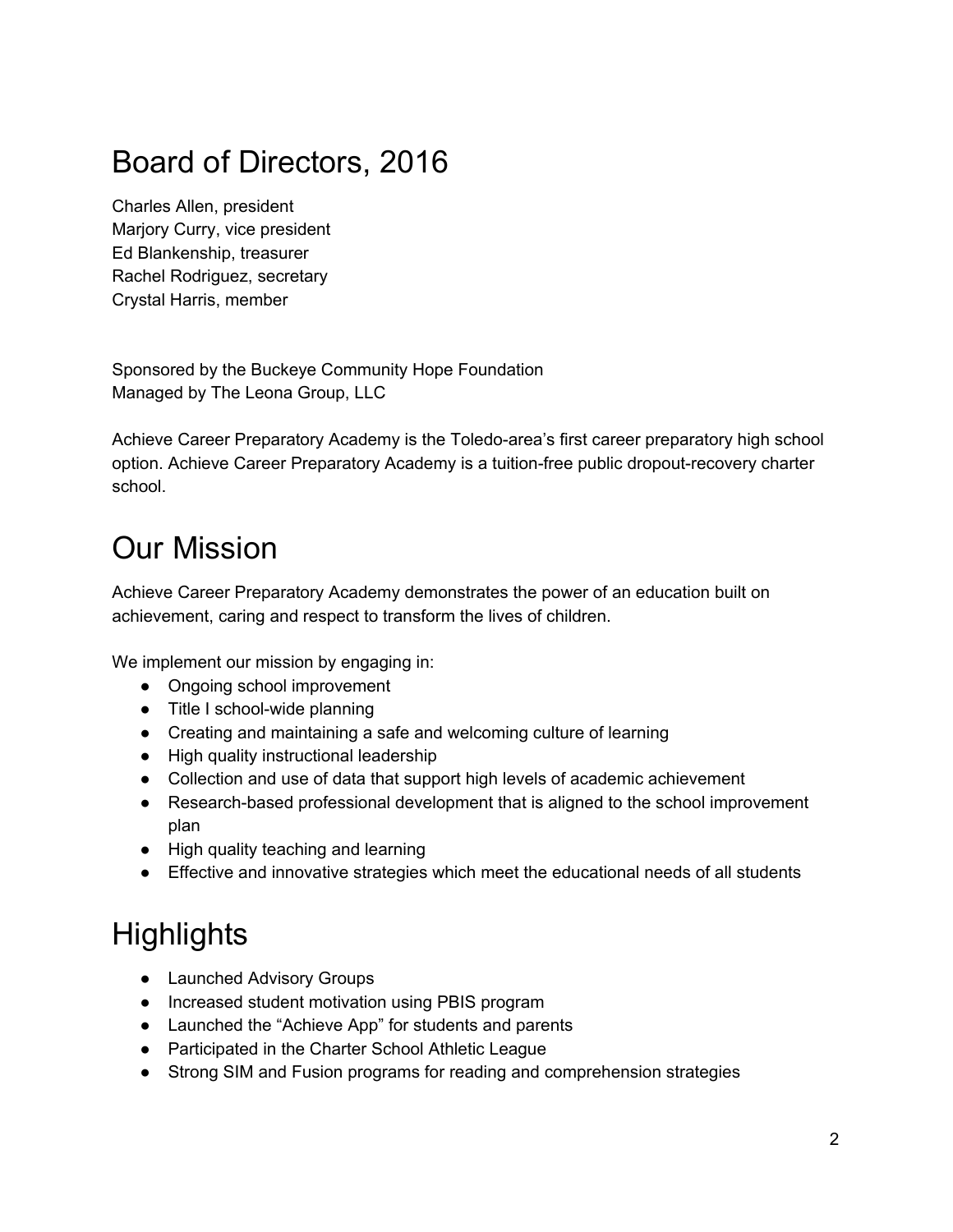## <span id="page-2-0"></span>School Progress

Ohio Revised Code (ORC) 3314.03(D)(2) specifies that the sponsor of the school must "monitor and evaluate the academic and fiscal performance and the organization and operation of the community school on at least an annual basis."

Buckeye Community Hope Foundation (BCHF) bases its evaluation of school performance on each of the State required indicators and performance measures listed in the charter contract. BCHF monitors the performance of the community school thru attendance at board meetings, bi-monthly visits to the school, monthly reviews of financial reports and quarterly reviews of academic progress reports along with a number of other reports relative to the school's performance. Buckeye Community Hope Foundation served as the sponsor for Achieve Career Preparatory Academy during the 2015-2016 school year, and found the school substantially compliant with the rules and regulations governing community schools.

All community school sponsors are required to submit a written report of the evaluation results of the school's academic, financial, and organizational performance as well as the school's legal compliance to the Ohio Department of Education and make the report available to parents of students enrolled in the community school. As such, an Annual Report regarding the performance of this school and other schools under the sponsorship of Buckeye Community Hope Foundation will be posted on our website [www.buckeyehope.org,](http://www.buckeyehope.org/) no later than November 30, 2016.

# <span id="page-2-1"></span>Ohio School Report Card Data

*Ohio School Report Card data had not been released at the time of this report. All items have been intentionally left blank.*

| 2015-16 Report Card Data                                                               |       |                                   |
|----------------------------------------------------------------------------------------|-------|-----------------------------------|
| <b>High School Assessment Test Passage Rate:</b><br>Students who passed all five tests | 47.1% | <b>Meets Standards</b>            |
| Gap Closing: Annual measurable objectives                                              | 0.3   | Does Not Meet<br><b>Standards</b> |
| <b>Graduation rate, four-year</b>                                                      | 28.6  | <b>Meets Standards</b>            |
| <b>Graduation rate, five year</b>                                                      | 38.9% | <b>Meets Standards</b>            |
| <b>Graduation rate, six years</b>                                                      | 32.9% | <b>Meets Standards</b>            |
| <b>Graduation rate, seven years</b>                                                    | 16.9% | <b>Meets Standards</b>            |
| Graduation rate, eight years                                                           | 17.5% | <b>Meets Standards</b>            |
| Weighted average of all graduation rates                                               | 25.9% | <b>Meets Standards</b>            |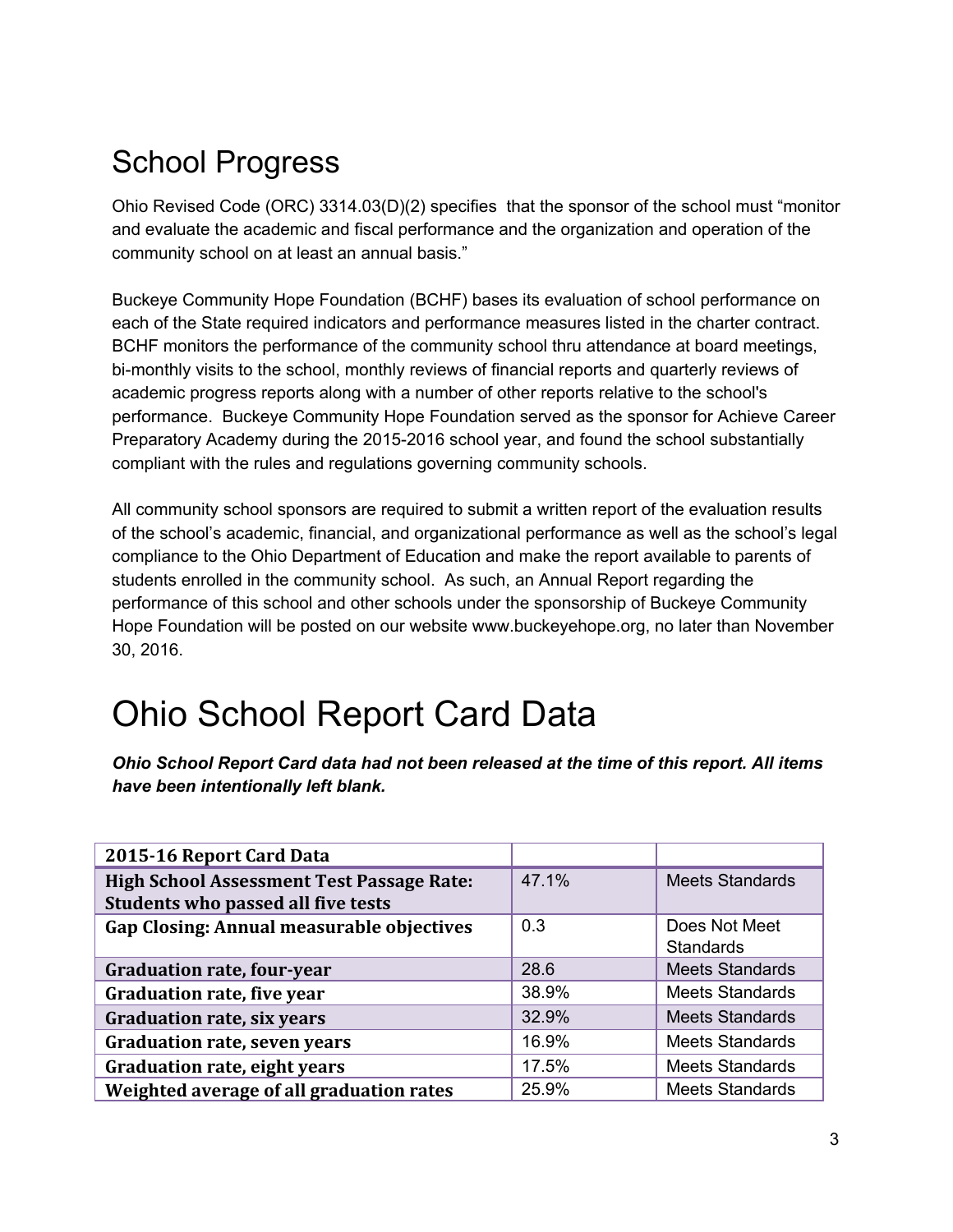## General Information

| Our school            |               |
|-----------------------|---------------|
| Start-up as of        | 2009          |
| Grades served         | 8-12          |
| School days           | 160           |
| Local school district | Toledo Public |

| High school options                                               |           |
|-------------------------------------------------------------------|-----------|
| Number & percent of post-secondary enrollment (dual enrollment)   | <b>NA</b> |
| Number of college equivalent courses offered (AP/IB)              | <b>NA</b> |
| Number & percent of students enrolled in college equivalent       | <b>NA</b> |
| courses (AP/IB)                                                   |           |
| Number & percent of students receiving a score leading to college | <b>NA</b> |
| credit                                                            |           |

| Our teachers & staff                                                  |       |
|-----------------------------------------------------------------------|-------|
| % of core classes taught by a properly<br>certified teacher           | 100%  |
| % of core courses taught by a Highly<br>Qualified teacher             | 100%  |
| % of core courses taught by a teacher with<br>a temporary certificate | $0\%$ |

| Our students               |         |
|----------------------------|---------|
| Attendance rate            | 84.0%   |
| Number of suspensions      | 84      |
| Total days of suspensions  | 264     |
| Economically disadvantaged | 99.4%   |
| Students with disabilities | 31.5%   |
| Total student enrollment   | 180     |
| <b>Black</b>               | 79.4%   |
| Hispanic                   | $6.2\%$ |
| White                      | 12.2%   |
|                            |         |

|--|

Parent/teacher conference attendance 15%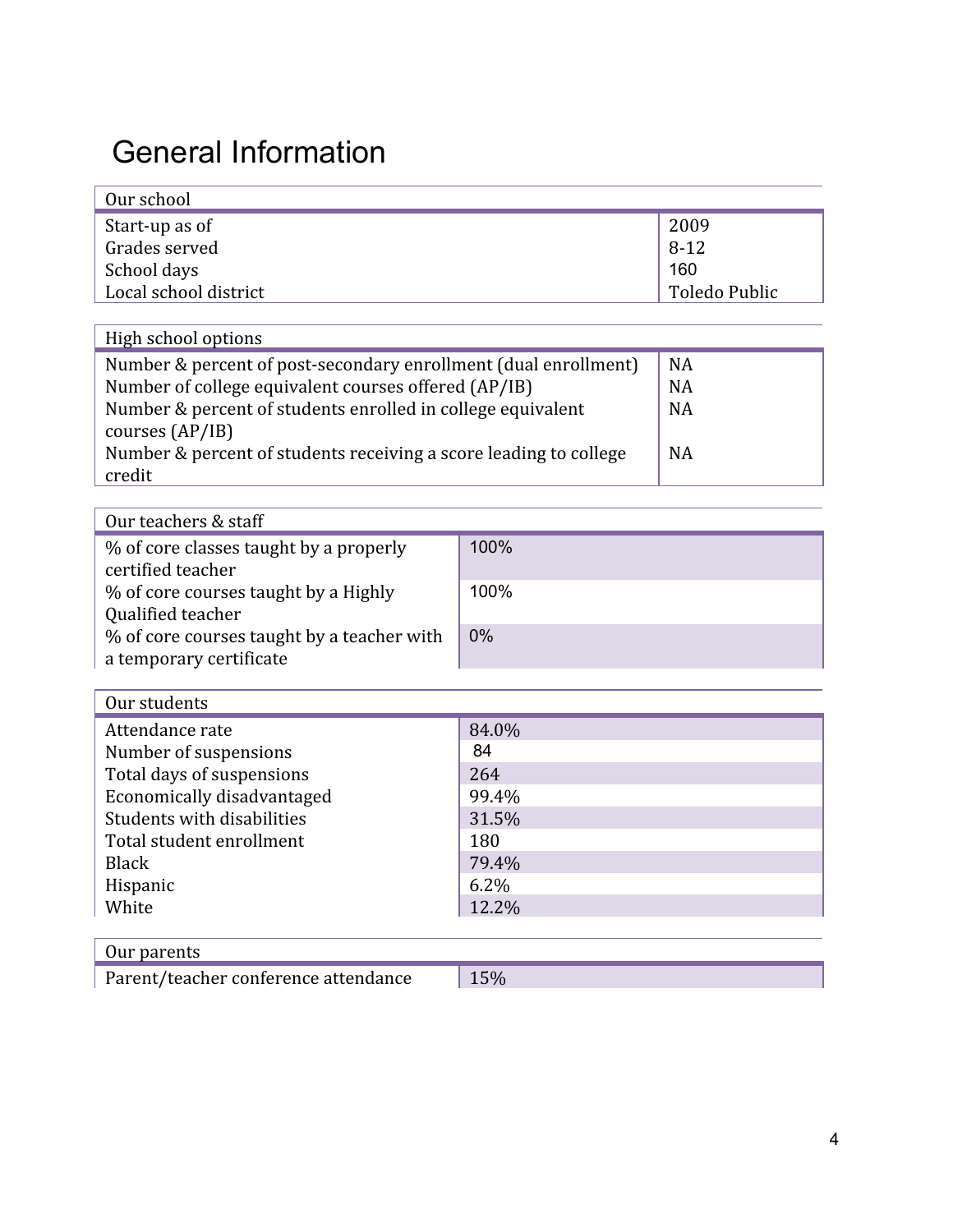A statement of revenues and expenses for July 1, 2015 through June 30, 2016 is listed below. Additional financial information is available from the academy. The auditor's report is being conducted at this time.

| Revenues          |             |
|-------------------|-------------|
| School foundation | \$1,353,927 |
| Food services     | 76,651      |
| Federal grants    | 168,897     |
| State grants      | 118,442     |
| Other             | 45,636      |
| Total revenues    | \$1,763,554 |

| Expenses                   |             |
|----------------------------|-------------|
| Salaries & fringe benefits | \$960,823   |
| Purchased services         | 830,066     |
| Materials & supplies       | 105,880     |
| <b>Other</b>               | 89,258      |
| Total expenses             | \$1,986,028 |
|                            |             |

| Net position, beginning of year  | (1,786,477) |
|----------------------------------|-------------|
| Net position as of June 30, 2016 | (2,008,950) |

 $*$  For 2015-16, the total revenues of \$1,763,554 minus total expenses of \$1,986,028 = (\$222,474); The net position indicated in the above table includes accounting for forecast pension liability.

#### <span id="page-4-0"></span>School Improvement

#### **Reading/Language Arts & Mathematics**

*Description:*

● By 2015 - 2016, all students will reach high standards, at a minimum attaining proficiency or better, in reading/language arts and mathematics by improving performance by 10% each year.

*Performance Measure:*

• The percentage of students, in the aggregate and for each subgroup (students from major race/ethnic groups, economically disadvantaged students, children with disabilities, students with limited English proficiency), who are at or above the proficient level in both reading/language arts and mathematics on the State's assessment (ESEA Section  $1111(h)(1)(C)(i)$ ).

*Status:* Not met 51% of students in reading did not score proficient or above.